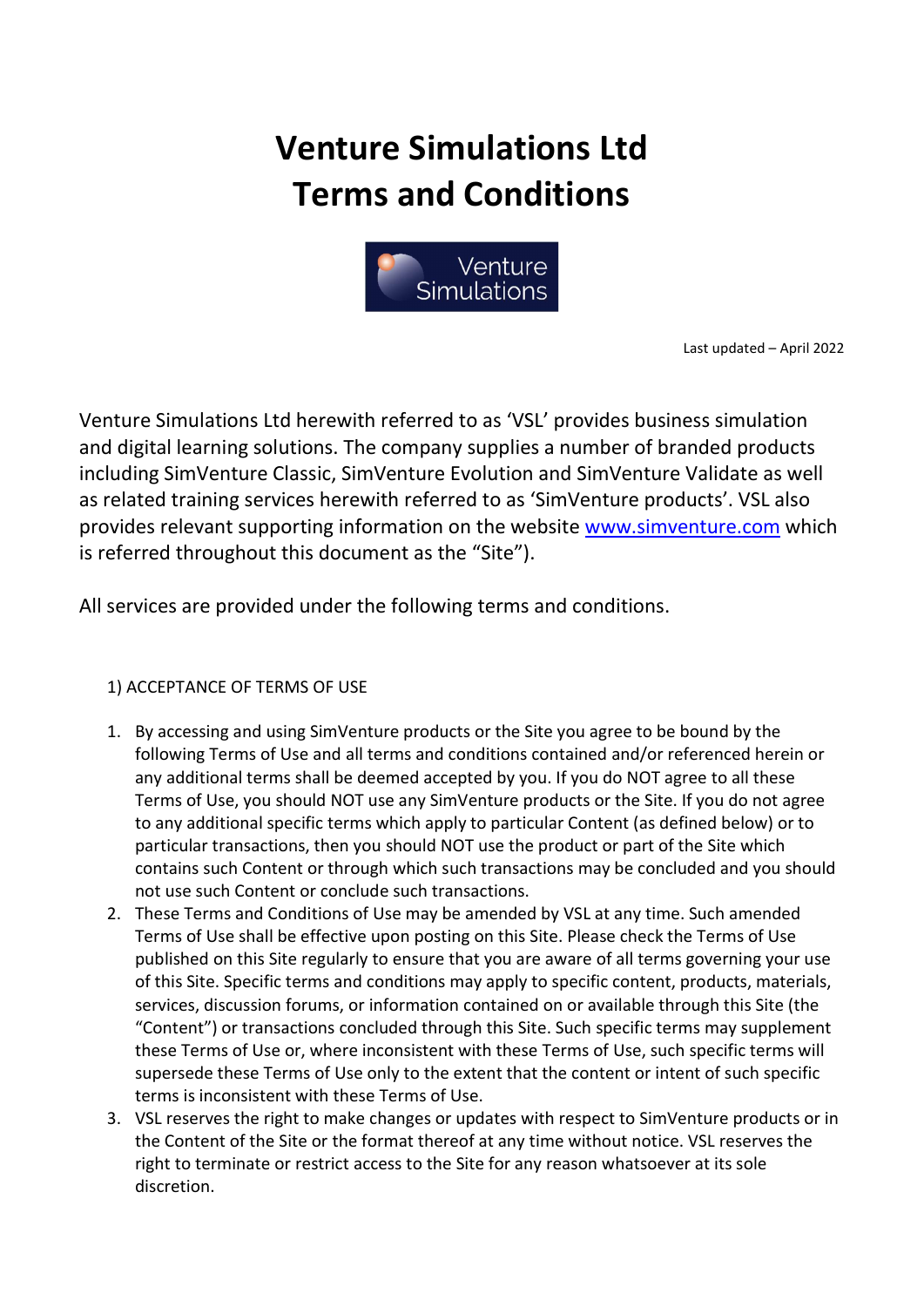#### 2) LAWS AND REGULATIONS.

1. Your access to and use of SimVenture products and this Site is subject to all applicable international, federal, state and local laws and regulations. You agree not to use SimVenture products the Site in any way that violates such laws or regulations.

## 3) COPYRIGHT NOTICE

- 1. Copyright and all other proprietary rights in the Content (including but not limited to software, audio, video, text and photographs) rest with VSL. All rights in the Content not expressly granted herein are reserved. Except as stated herein, none of the material may be copied, reproduced, modified, distributed, republished, downloaded, displayed, posted or transmitted in any form or by any means, including, but not limited to, electronic, mechanical, photocopying, recording, or otherwise, without the prior written permission of VSL or the copyright owner. All copyright and other proprietary notices shall be retained on all permitted reproductions. Permission is granted to display, copy, distribute and download the materials on this Site for personal, non-commercial use only, provided you do not modify the materials and that you retain all copyright and other proprietary notices contained in the materials. You also may not, without VSL's permission, "mirror" any material contained within SimVenture products or on this Site on any other server. This permission terminates automatically if you breach any of these terms or conditions. Upon termination, you must immediately destroy any downloaded and/or printed materials. Any unauthorized use of any material contained within SimVenture products or on this Site may violate copyright laws, trademark laws, the laws of privacy, communications, regulations and statutes.
- 2. This Site may contain references to specific VSL products and services that may not be (readily) available in a particular country. Any such reference does not imply or warrant that any such products or services shall be available at any time in any particular country. Please contact your local VSL business contact for further information.

4) TRADING – VSL is responsible for:

- 1. Providing written quotes prior to the supply of any goods/services
- 2. Recommending the best option or options with regards to software licenses, accounts and/or training
- 3. Providing the services to the customer in accordance with the quote.
- 4. Notifying the customer of any changes to the quote during the supply of the services, and ensuring the customer's agreement with the changes prior to continuing.
- 5. Notifying the customer of any delay in the performance of the VSL's obligations.
- 6. Supplying the necessary personnel to provide the services, and may increase or change the personnel as necessary.
- 7. Requesting payment in advance or providing a 30-day invoice following delivery of the service unless payment is required in advance.

4a) License and Account Terms.

(SimVenture Classic) SimVenture Classic Licenses are defined as follows: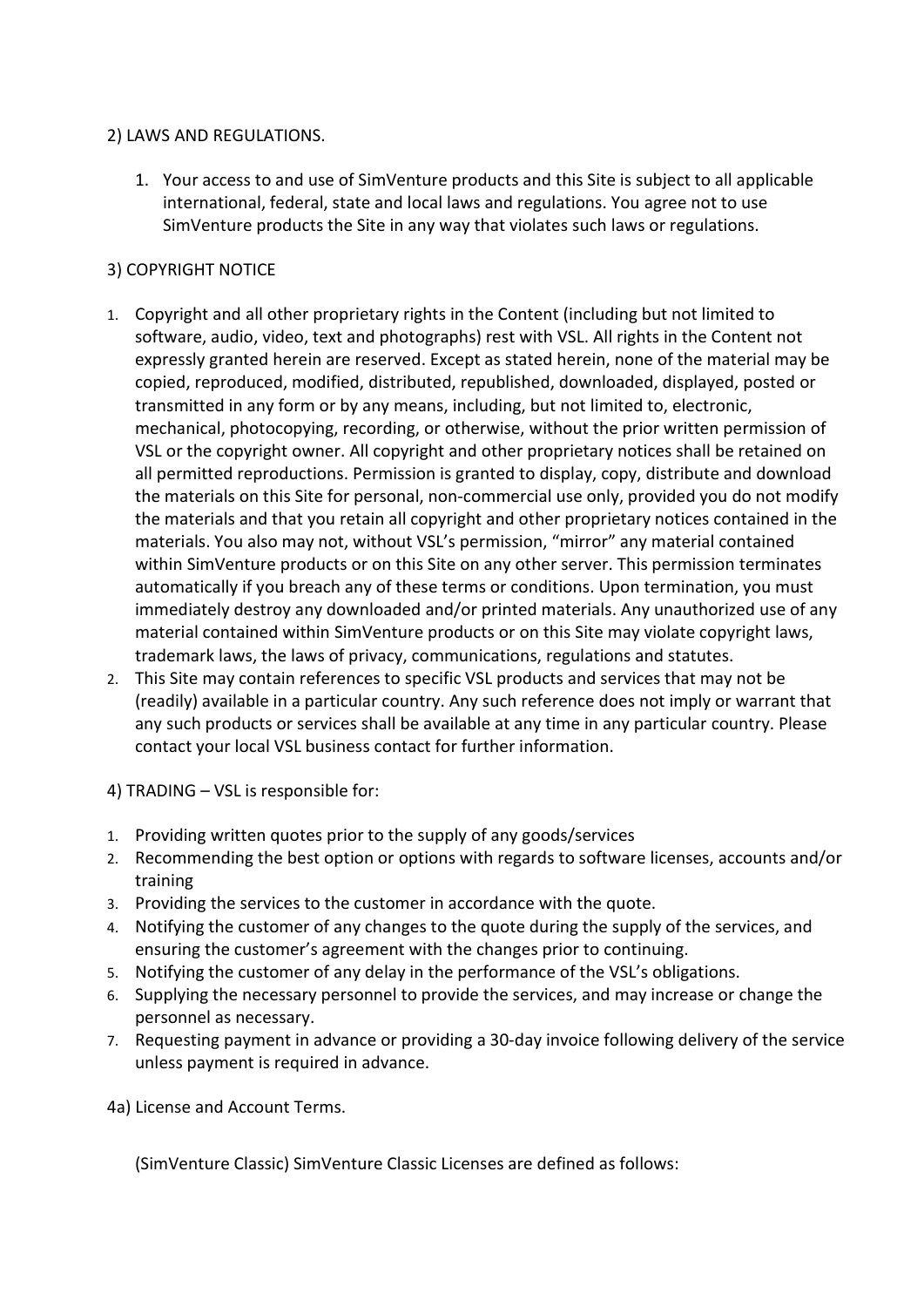- 1. Personal and Student licenses must be installed on personal computers owned by an individual. Personal and Student licenses must not be installed on computers belonging to an organisation or institution and cannot be purchased or used within a teaching or commercial environment without the advance written permission of VSL.
- 2. School licenses can be installed on School, Academy or Sixth Form College computers. School licenses must not be installed on College, University or computers belonging to a public or commercial organisation or institution without the express written permission of VSL.
- 3. College licenses can be installed on School, Academy, Sixth Form College or Further Education College (or equivalent) computers. College licenses must not be installed on University or computers belonging to a public or commercial organisation or institution without the express written permission of VSL.
- 4. Higher Education licenses can be installed on School, Academy, Sixth Form College, Further Education College (or equivalent) or computers used within a Higher Education environment. Higher Education licenses must not be installed on computers belonging to a public or commercial organisation or institution without the express written permission of VSL.
- 5. Public Sector/NGO licenses can be installed on School, Academy, Sixth Form College, Further Education College (or equivalent), Higher Education and computers used within a Public Sector/NGO environment. Public Sector/NGO licenses must not be installed on computers belonging to a commercial organisation or institution without the express written permission of VSL.
- 6. Commercial licenses can be installed on any computer belonging to an individual or organisation and used for any purpose.

Use of Licenses: SimVenture Classic Licenses purchased by an institution are solely for use by people working at or studying for a formal qualification within that institution at that single location. Licenses cannot be used for external events and/or with external third party individuals or groups without clear and advance written permission from Venture Simulations Ltd.

4b) License and Account Terms.

(SimVenture Evolution) SimVenture Evolution Accounts are defined as follows:

- Education Accounts are accounts that are used within a formal and registered educational environment where users of the software are working towards a recognised qualification.
- Corporate Accounts are accounts for use within any commercial environment.

Use of Licenses: SimVenture Evolution Licenses purchased by an institution are solely for use by people working at or studying for a qualification provided directly by that institution. Licenses can be used for external events or with external third parties but clear written permission from Venture Simulations Ltd is required in advance.

## 4c) PRICE AND PAYMENT

- 1. The price for software and related services will be as quoted in sterling by VSL for the Services.
- 2. The price may increase where the services or the quote are altered in accordance with the customer's instructions.
- 3. All prices quoted will be exclusive of VAT where applicable.
- 4. All prices quoted by VSL will be valid for 30 days from the date of the agreed quote.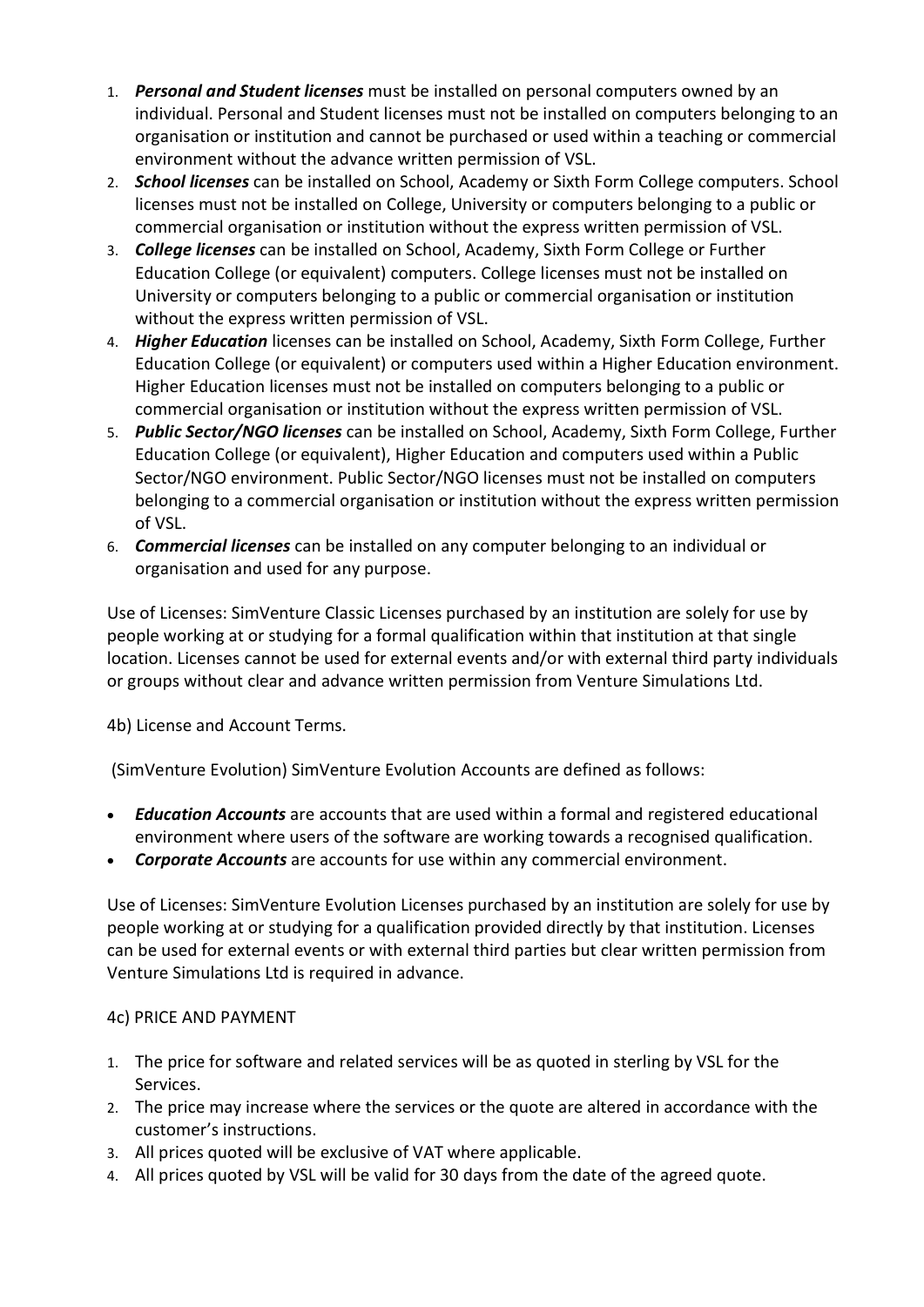- 5. Unless otherwise agreed, on acceptance of the quotation, fees will be invoiced as to 100% of the work.
- 6. VSL will inform the customer of any changes to the price and the reason for those changes.
- 7. Should the customer wish to extend the use of a license for any product beyond the period that the license has been paid, then VSL will quote for and where agreed apply the standard prices as publicised on the respective product website.
- 8. VSL may terminate this contract where such permission is not given.
- 9. VSL reserves the right to charge the customer for any delay in the provision of the services caused by the customer.
- 10. All invoices will be issued in Sterling and are payable within 30 days of the date of the invoice.
- 11. All payments must be made in Sterling currency unless otherwise agreed in advance with VSL.

Notwithstanding the above any Services provided to first time customers must be paid for in full on receipt. VSL reserves the right to request references in respect of the customer where any credit is to be given. Where payment is not made in accordance with this contract VSL reserves the right to charge interest at 5% (or 4% above the Bank of England base rate where the base rate is greater than 1%) on any late payment, until such time as the payment is made in full. In addition to the interest charge and to cover all administration of any late payment, VSL will charge £15 for every monthly statement generated as a result of payment being late.

In the event of cancellation or postponement of a project once commissioned, a fee will be charged by VSL to cover costs of all work undertaken, services provided, expenses and overheads, and commitments made up to the time of cancellation. If VSL has occurred costs from third parties to supply the work e.g. sub-contracting, then this element of the agreed quotation must be paid in full.

In the event of the customer cancelling a training course or a place on a training course run by VSL, payment will be required in full from the customer if the cancellation is made within 7 working days or less of the course taking place.

In the event of VSL having to cancel or postpone a training course run for the customer, the customer will be allowed to claim for any proven out of pocket expenses that may have been incurred at the time of cancellation. VSL will not be liable to pay the customer for any consequential costs arising from the cancellation of a course.

#### 5) TRADEMARKS

Unless otherwise indicated, all trademarks, service marks and logos displayed within SimVenture Products and on the Site are registered and unregistered trademarks of VSL (or its affiliates, subsidiaries or divisions). These include each of VSL's primary product brands and service offerings and its corporate logos and emblems.

#### 6) TAMPERING

User agrees not to modify, move, add to, delete or otherwise tamper with the information contained within any SimVenture Products or in VSL's Site. User also agrees not to decompile, reverse engineer, disassemble or unlawfully use or reproduce any of the software, copyrighted or trademarked material, trade secrets, or other proprietary information contained within any SimVenture products or on the Site.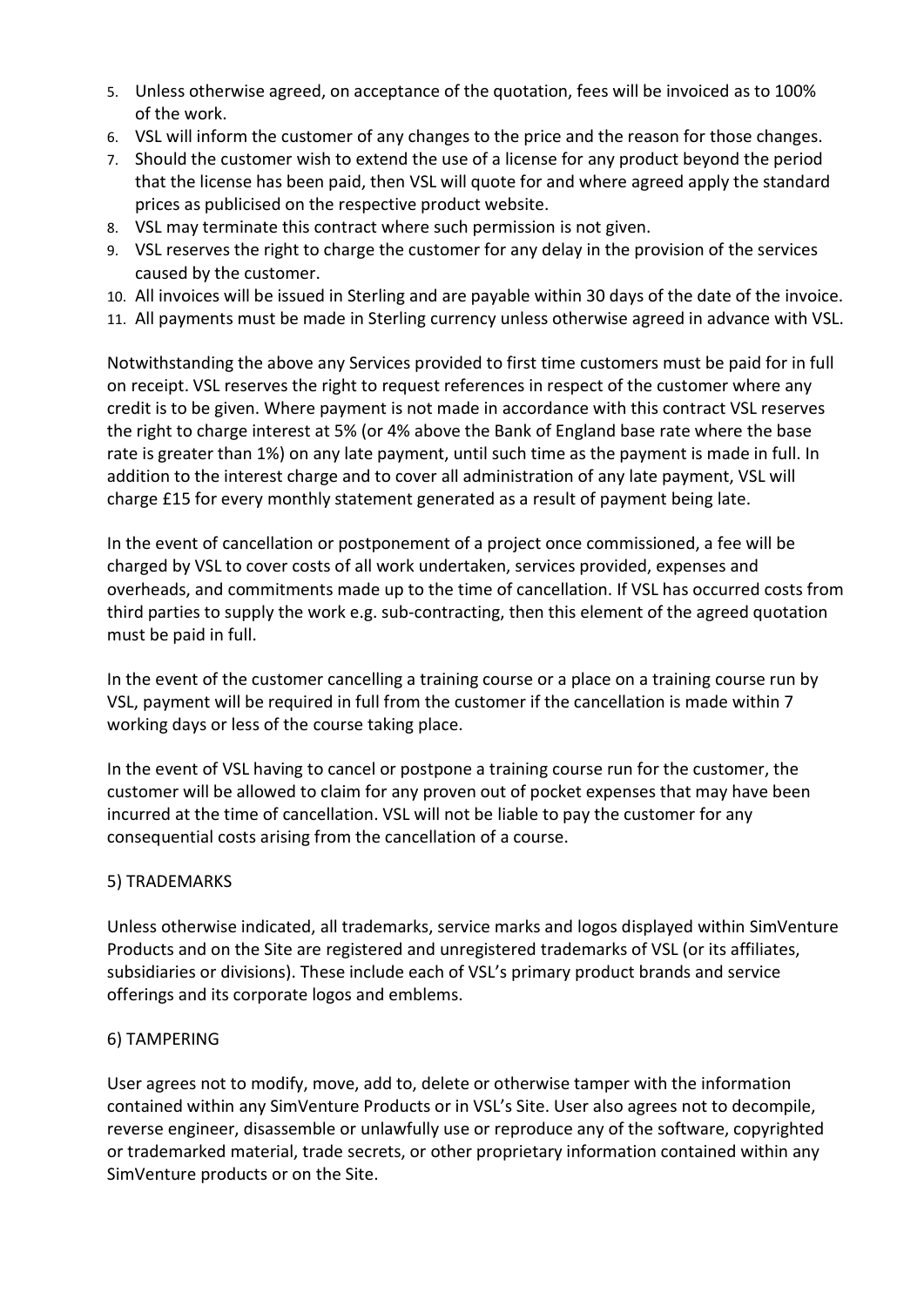### 7) INDEMNITY

You agree to defend, indemnify, and hold harmless VSL, its affiliates, subsidiaries, and divisions, and each of their officers, directors, employees and agents, from and against any claims, actions or demands, including without limitation reasonable legal and accounting fees, alleging or resulting from your use of the Content (including software) or your breach of the terms of this Agreement. VSL shall provide notice to you promptly of any such claim, suit, or proceeding and shall assist you, at your expense, in defending any such claim, suit or proceeding.

### 8) THIRD PARTY INFORMATION

Although VSL monitors the information within its products and on the Site, some of the information may be supplied by independent third parties. While VSL makes every effort to ensure the accuracy of all information VSL makes no warranty as to the accuracy of any such information.

## 9) LINKS TO THIRD PARTY SITES

SimVenture Products and the Site may contain links that will let you access other Web sites that are not under the control of VSL. The links are only provided as a convenience and VSL does not endorse any of these sites. VSL assumes no responsibility or liability for any material that may accessed on other Web sites reached through SimVenture products or this Site, nor does VSL make any representation regarding the quality of any product or service contained at any such site.

#### 10) LINKS FROM THIRD PARTY SITES

VSL prohibits unauthorized links to SimVenture products or the Site and the framing of any information contained on the site or any portion of the Site. VSL reserves the right to disable any unauthorized links or frames. VSL has no responsibility or liability for any material on other Web sites that may contain links to SimVenture products or this Site.

#### 11) NO WARRANTIES

Although care has been taken to ensure the accuracy of information within all SimVenture products and on this Site, VSL assumes no liability therefore. Information and documents provided are provided "AS IS" and "AS AVAILABLE". VSL hereby disclaims any representations and warranties of any kind, either express or implied, including without limitation warranties of merchantability, fitness for a particular purpose, non-infringement, title or as to operation or content. VSL uses reasonable efforts to include accurate and up-to-date information; it does not, however, make any warranties or representations as to its accuracy or completeness. VSL periodically adds, changes, improves, or updates the information and documents (including but not limited to products, pricings, programs, events, and offers) without notice. VSL assumes no liability or responsibility for any errors or omissions in the content of this Site. Your use of SimVenture products or this Site is at your own risk.

#### 12) LIMITATION OF LIABILITY

Under no circumstances shall VSL or any of its affiliates, subsidiaries, or divisions, be liable for any damages suffered by you, including any incidental, special or consequential damages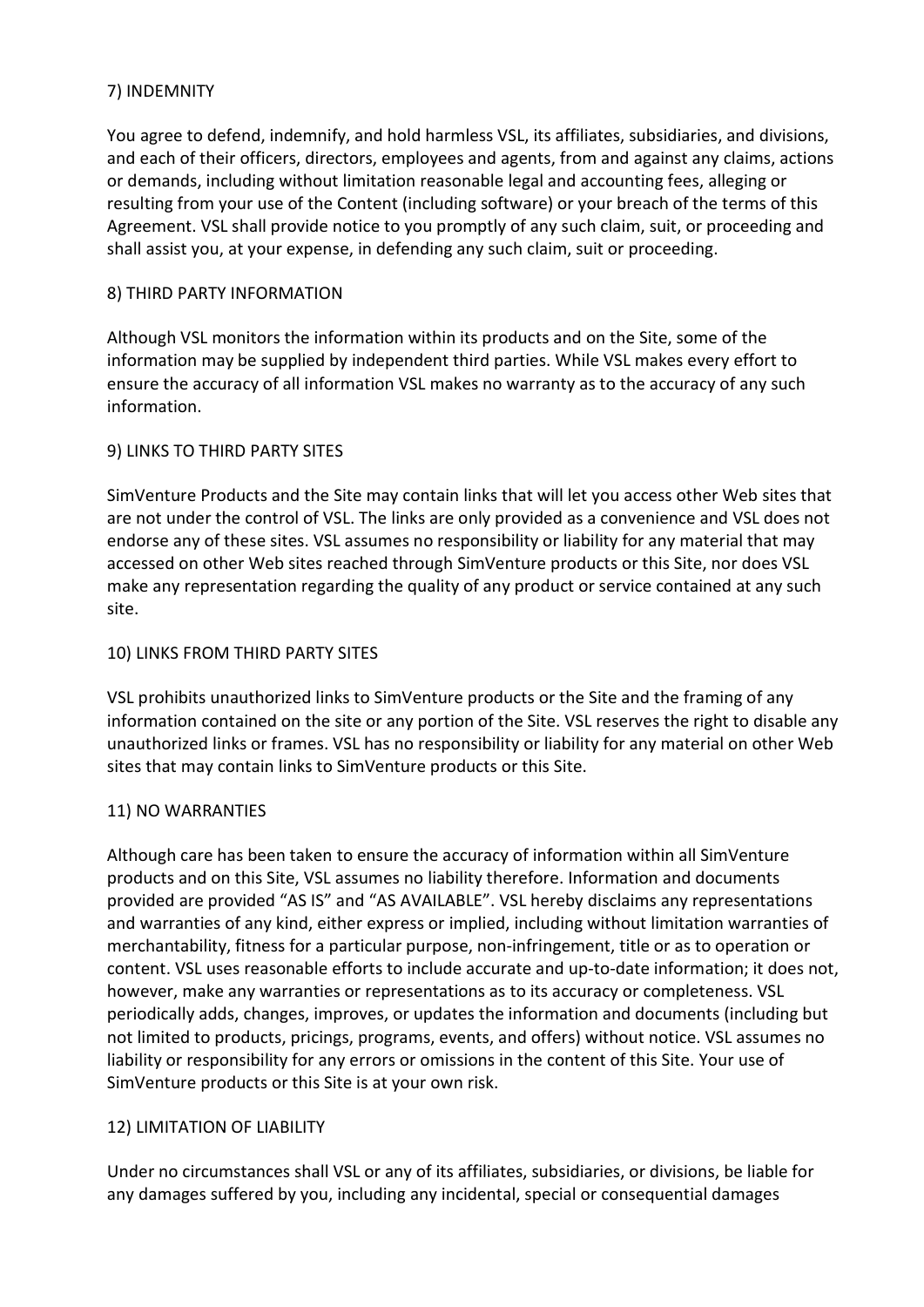(including, without limitation, any lost profits or damages for business interruption, loss of information, programs or other data) that result from access to, use of, or inability to use this site, services provided by VSL or due to any breach of security associated with the transmission of information through the internet, even if VSL was advised of the possibility of such damages. any action brought against VSL pertaining to or in connection with this site must be commenced and notified to VSL in writing within one (1) year after the date the cause for action arose.

## 13) PRIVACY

Protecting the privacy of our clients and users of SimVenture products and our Site is important to VSL. The VSL Privacy Statement, as updated and amended from time to time, describes how we use and protect information you provide to us. Any contract provided by VSL to a client where software is supplied as part of that contract will provide further terms and conditions regarding the handling and storage of private user data. Unless there is good reason to protect the name of the client organisation or the organisational user of the software, VSL will publicise the Client name on this website once an invoice for services has been presented.

## 14) GENERAL DATA PROTECTION REGULATION (GDPR)

Other than an email address, the first name and the last name of an individual user of SimVenture products, VSL does not require, hold and/or store personal data. VSL does hold data relating to customers representing organisations which purchase VSL products for necessary communication purposes only. In the same way, VSL does hold data relating to suppliers that provide goods or services. VSL only holds personal customer or supplier data for the purposes of conducting business and should an appropriate written request be received, all personal data is completely removed from VSL systems. VSL employs fewer than 250 people.

## 15) SECURITY

The security of information transmitted through the Internet can never be guaranteed. VSL does not warrant or make any representations as to the security of SimVenture products nor the Site. You acknowledge any information sent may be intercepted. Whilst every effort is made to ensure communication security VSL does not warrant that the site or the servers, which make this site available or electronic communications sent by VSL are free from viruses or any other harmful elements. VSL is not responsible for any interception or interruption of any communications through the Internet or for changes to or losses of data. You are responsible for maintaining the security of any password, user ID, or other form of authentication involved in obtaining access to password protected or secure areas SimVenture products or the Site. In order to protect you and your data, VSL may suspend your use of any SimVenture products, without notice, pending an investigation, if any breach of security is suspected.

## 16) TRANSMISSION OF PERSONAL DATA

You acknowledge and agree that by providing VSL with any personal information through a SimVenture product or the Site, you consent to the transmission of such personal information over international borders as necessary for processing in accordance with VSL's standard business practices and the applicable Privacy Statement.

## 17) ACCESS TO PASSWORD PROTECTED/SECURE AREAS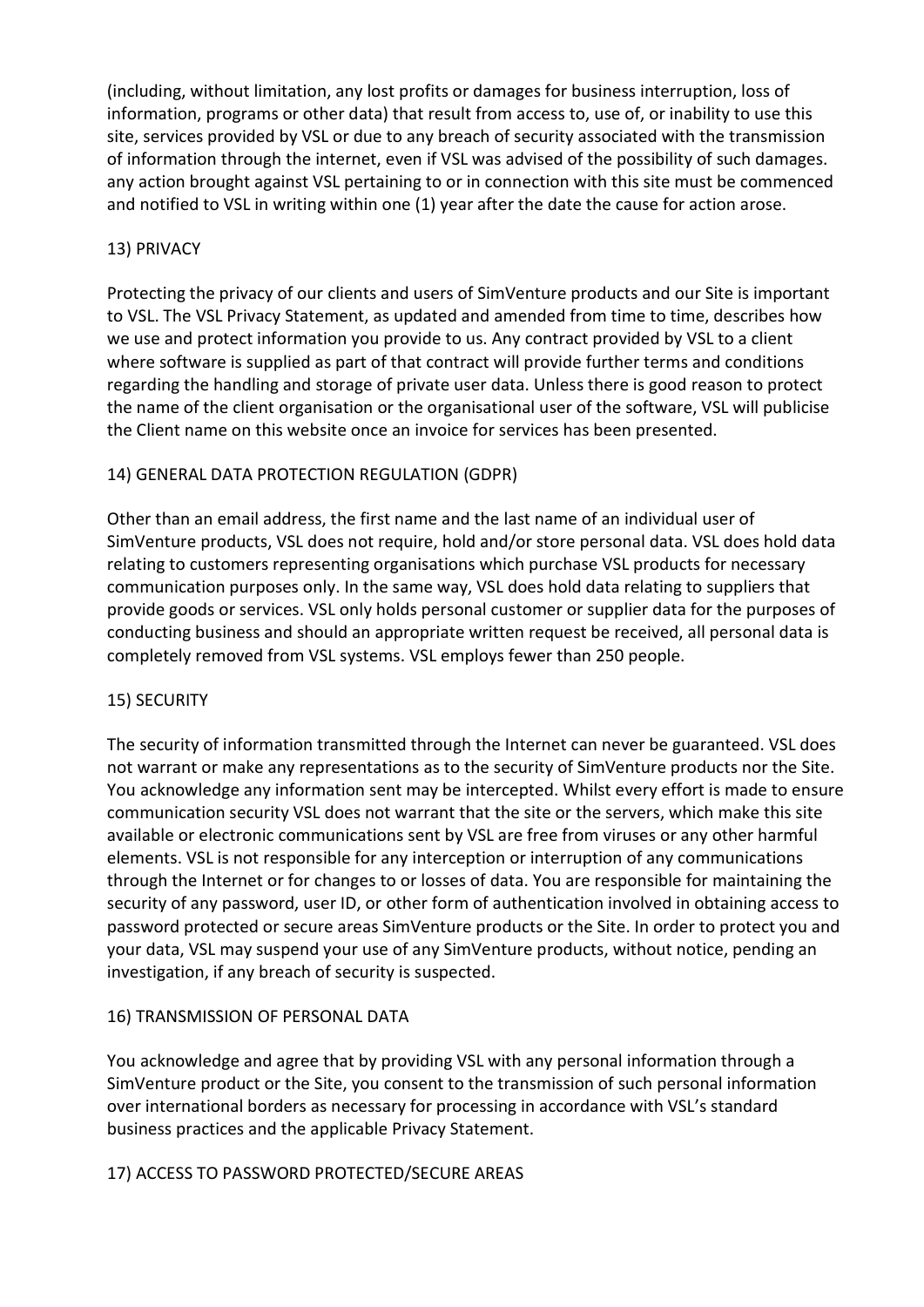Access to and use of password protected and/or secure area of SimVenture products or the Site is restricted to authorized users only. Unauthorized access to such areas is prohibited and may lead to criminal prosecution.

## 18) FORWARD-LOOKING STATEMENTS

Information within SimVenture products or on this Site may contain certain projections or forward-looking statements with respect to the financial condition, results of operations and business of VSL or any of its affiliates and certain plans and objectives of VSL with respect to these items. By their nature, projections and forward-looking statements involve risk and uncertainty because they relate to events and depend on circumstances that will occur in the future. There are a number of factors that could cause actual results and developments to differ materially from those expressed or implied by these projections or forward-looking statements. These factors include, but are not limited to, levels of business spending in major economies, the levels of marketing and promotional expenditures by VSL and its competitors, raw materials and employee costs, changes in future exchange and interest rates (in particular, changes in Sterling, the euro and the US Dollar can materially affect results), changes in tax rates and future business combinations, acquisitions or dispositions and the rate of technical changes.

## 19) SPECIFIC SOFTWARE AVAILABLE ON THIS SITE

Any software that may be made available to download from the Site (the "Software") is the copyrighted work of VSL and/or a third party providing that Software. Software made available for downloading from or through this Site is licensed subject to the terms of the applicable license agreement, which may accompany or be included with the Software ("License Agreement"). An end user may be unable to install any Software that is accompanied by or includes a License Agreement, unless the end user first agrees to the License Agreement terms. Except as set forth in the applicable License Agreement, the Software is made available for use by end users only and any further copying, reproduction or redistribution of the Software is expressly prohibited. Warranties, if any, with respect to such software shall only apply as expressly set forth in the applicable license agreement. VSL hereby expressly disclaims all further representations and warranties of any kind, express or implied, including warranties of merchantability, fitness for any particular purpose, title or non-infringement with respect to the software.

# 20) JURISDICTION/GOVERNING LAW

These Terms and Conditions of Use shall be governed by and construed in accordance with English Law without regard to its principles of conflict of laws. You agree that any disputes in connection with this agreement or its enforcement shall be resolved in a court of competent jurisdiction in England.

In the event that any provision of the Terms and Conditions of Use are deemed by a court of competent jurisdiction to be invalid or unenforceable, the invalid portion of the Terms and Conditions of Use shall be considered to be modified as closely as possible to the intent of VSL and the remainder of the Terms and Conditions of Use shall remain in full force and effect.

In the event of a customer or client requiring a single supplier statement, the following information may be used and shared: